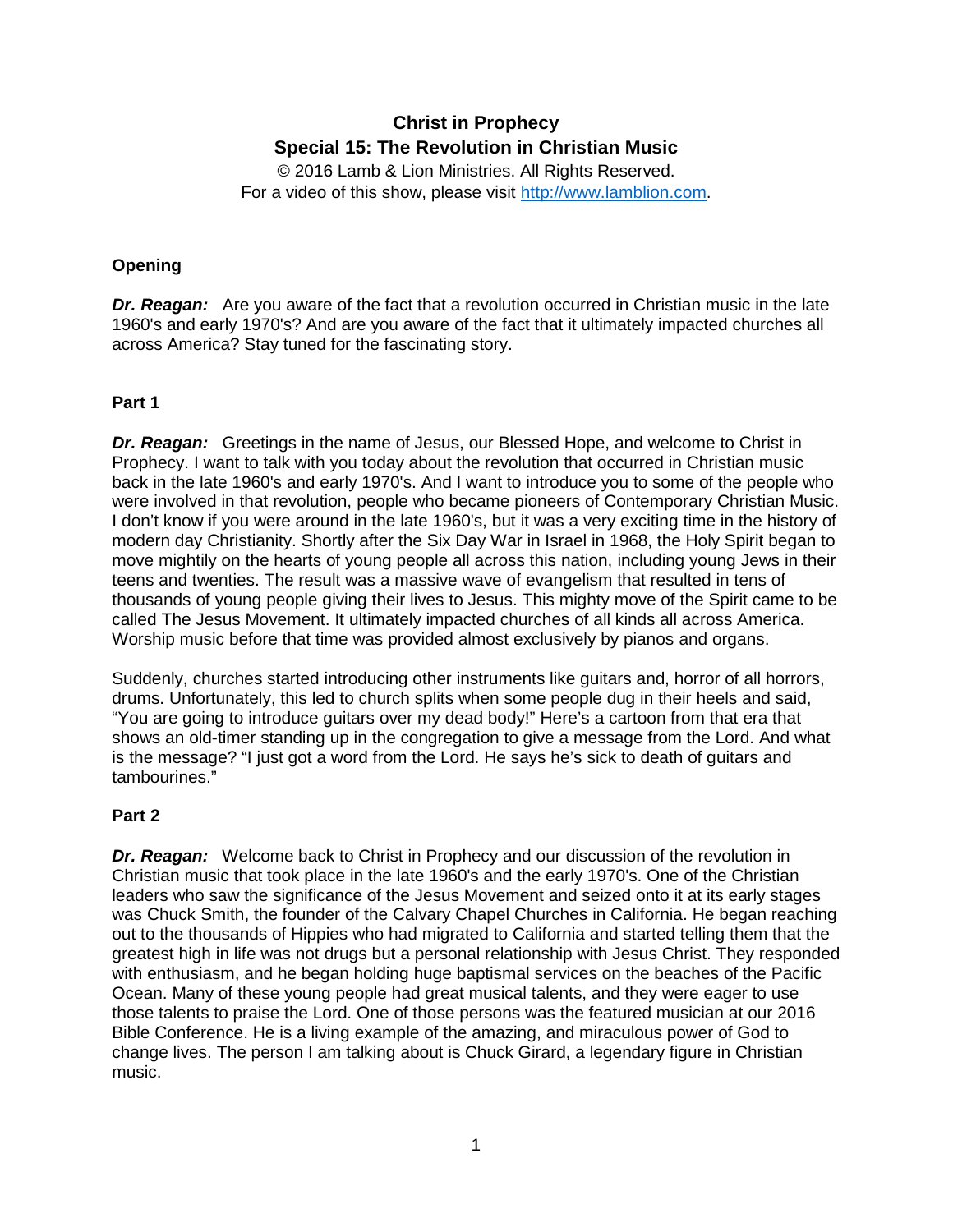Chuck is a singer, songwriter, recording artist, and worship leader. He was also one of the pioneers of Contemporary Christian Music. When he appeared on the scene in the late 1960's, there were basically only two forms of Christian music. There were the Southern Gospel Quartet groups like The Blackwood Brothers. And there were individual singers like George Beverly Shea who specialized in singing hymns. Chuck was born in Los Angeles. He was raised in a legalistic denomination and had burned out on religion by the age of 15. That's when he discovered rock and roll and decided to devote his life to it. In his teens, he formed a group called The Castells, which had two national top 20 hits.

This led to a successful career as a studio singer and musician which included singing the lead vocals on The Hondells first two albums and their biggest hit, "Little Honda." Aren't these a cool bunch of dudes? In his early twenties Chuck became disillusioned with life, and like so many of his generation, he began experimenting with drugs. This led to a five-year search for God through LSD, eastern religion, and a committed hippie lifestyle. His search ended in 1970 at Calvary Chapel of Costa Mesa where he found true spiritual reality through accepting Jesus Christ as his Savior. His band members came along with him on this spiritual journey. Previously playing night clubs, preaching peace and love, and LSD they now had a new way to find God. They now had a new message, and with this change helped blaze the path for the beginnings of what would become known as The Jesus Movement and Contemporary Christian Music. The group was called Love Song, and Chuck sang with them for three years before launching a solo career with the first album simply titled, "Chuck Girard." It was this album that contained his most renowned song "Sometimes Alleluia." Here is his spiritual mentor, Chuck Smith, telling how he came in contact with Chuck Girard and his band.

## **Chuck Smith Introduction of Chuck and his band**

*Chuck Smith:* Back in 1970 when we were over in the little chapel. And the Lord was working, so many young people were coming out. These hippies came in, long hair, beards. And they said, "We have a--"

## *Chuck Girard:* He basically said, "Can I help you?"

*Chuck Smith:* And they said, "We're musicians and we got saved here just a short time ago. And the Lord has been giving us some Christian songs. And we would like to share them if we could here for the young people." And I looked at them and I thought, "Saved just a few weeks?" And uh. So, I wanted to be sort of safe and so I said, "Could you play something for me?" And so they went out to the old van, and a Volkswagen van and they brought in their guitars and all and they started to play. And as they started to play the Spirit--the Spirit just touched my heart. And I said, "Tonight we've got, this is Monday night we've got a young people's gathering tonight. And how about tonight?" And so, they said, "Well one of our guys is doing weekends in jail for a marijuana rap."

Not to point him out, they've all done it you know. They've all been arrested. But they said, "He gets off at noon, so we probably could play tonight." So, that was the beginning of the music. But the song that they played that just really touched my heart was, "Welcome Back."

**Dr. Reagan:** I love that story, and I love the great heart of Chuck Smith who has gone home to be with the Lord. I asked Chuck Girard to sing that song, "Welcome Back," for us at our Bible conference, and he agreed to do so. Here now, is Chuck Girard singing his song, "Welcome Back."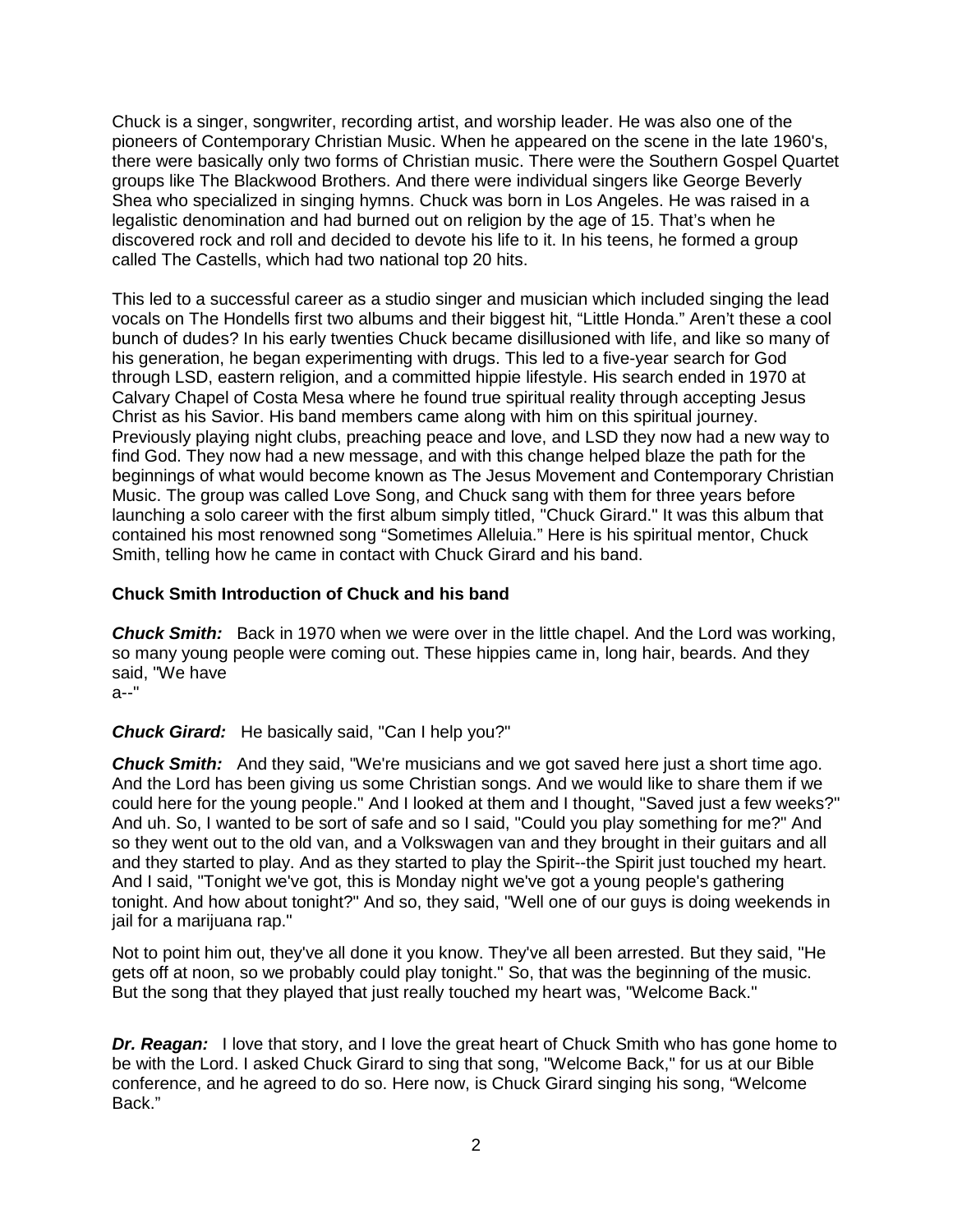## **Chuck Girard Sings** *Welcome Back.*

Welcome back Welcome back Welcome back Welcome back

Welcome back to the things that you once believed in Welcome back to what you knew was right from the start All you had to do was to be what you always have wanted to be Welcome back to the love that is in your heart

I know that you thought you could turn your back And no one could see in your mind But I can see that you know better now You never were the untruthful kind Yeah, and I'm so happy now to welcome you back

Wooo-ahaa, ahhh-hah-ahh-ahh-ahh-ahh Wooo-ahaa, ahhh-hah-ahh-ahh-ahh-ahh Sometimes you just don't know what you're missing 'Til you leave it for awhile Woooh-Welcome back

Welcome back Welcome back, Welcome back to Jesus Hmmmmmmmmmmmmmm Welcome back

## **Part 3**

*Dr. Reagan:* Welcome back to Christ in Prophecy and our discussion of the revolution in Christian music that took place in the late 1960's and the early 1970's. While Chuck Girard and others like him who had come out of the Hippie Movement were creating new forms of Christian music in California, the same thing was happening in the central United States in Cincinnati, Ohio where young hippie Jews were accepting Jesus, or Yeshua as they called Him as their Messiah. One of those young Jews was Joel Chernoff who was a very gifted song writer and singer. He and a Jewish friend of his formed a group called Lamb, and Joel began to create a whole new genre of music called Messianic. I had the privilege of interviewing Joel back in 2007, and in that interview, he told about how the great move of the Holy Spirit occurred in the late 1960's following the Six Day War in 1967. Here is an excerpt from that interview.

#### **Interview with Joel Chernoff**

*Dr. Reagan:* How do you explain this sudden explosion of Messianic Judaism after the Six Day War in that period of time? Was there a change in the way that people began to approach Jews to try to bring them to Yeshua? Why so many Jews suddenly coming to Yeshua?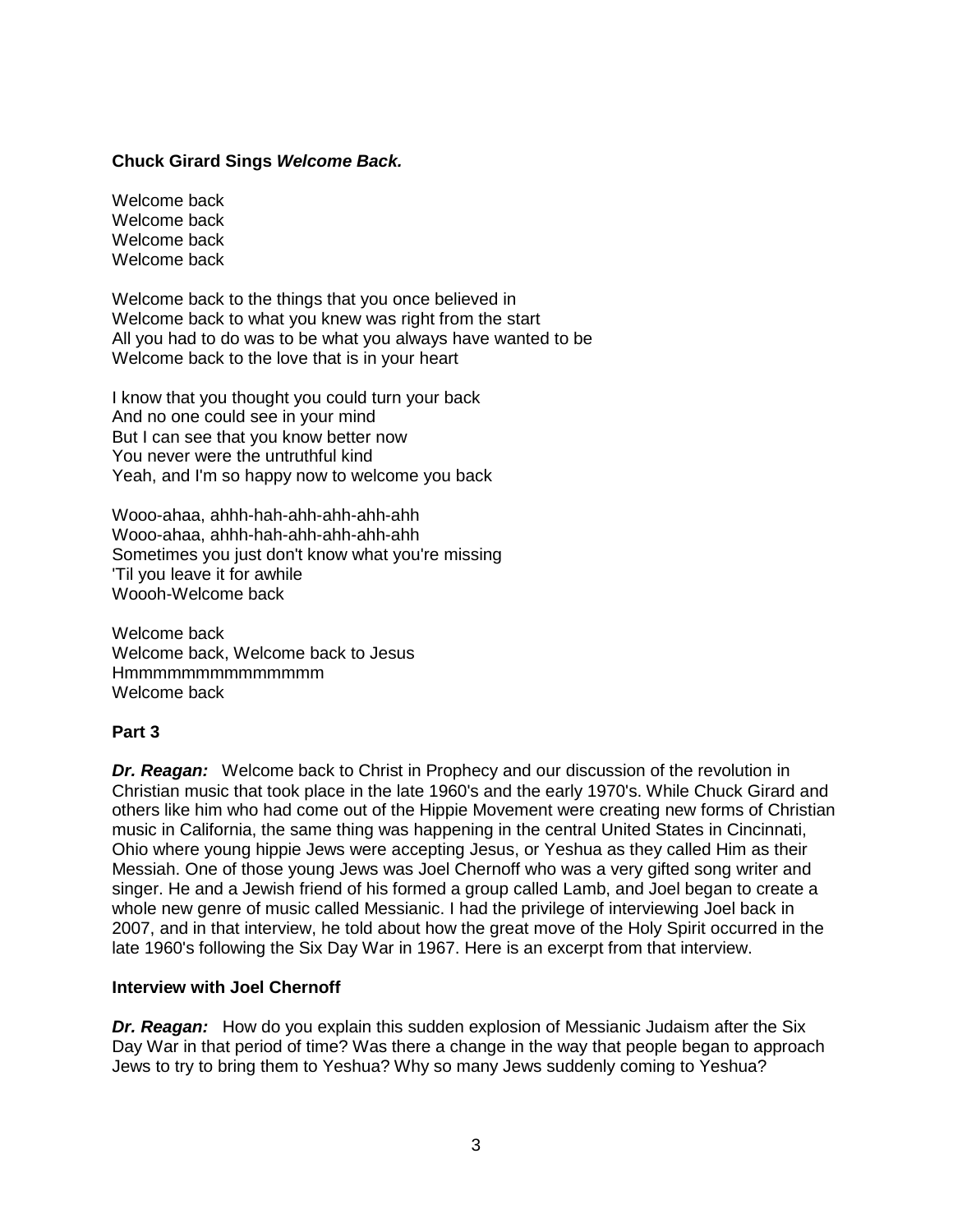*Joel Chernoff:* Well, you know, there is something called Christ in prophecy. Prophecy, which is this show, this is what this show is all about. The latter days, the Scripture says the prophets say, a couple of major things would tell us we have passed into the period called the end of days. The restoration of physical Israel which took place in '48, 1948. And then God prophesied through many of his prophets, God, He would pour out His Spirit once again upon the dry bones of Israel. My people's bones. And that started to happen in 1967. Dave, nobody can take any credit for it. There wasn't any grand plan by any ministry or any great speaker that simply lit the fire. No. It was simply time in God's plan, the latter days, before He comes back to begin to pour out His Spirit. Because doesn't the Scripture say that the Messiah isn't coming back until the Jewish people say, "Blessed is He who comes in the name of God, the Lord."

*Dr. Reagan:* Absolutely. Jesus Himself said that.

*Joel Chernoff:* He said that must happen.

*Dr. Reagan:* Jesus Himself said that.

*Joel Chernoff:* That's exactly right.

*Dr. Reagan:* I will not come back until they say "Baruch haba B'shem Adonai. Blessed is he who comes in the name of the Lord."

*Joel Chernoff:* That's exactly right. So that must happen first. And that began in '67. God just out of nowhere, in the Jesus people revival of that time. Very quietly. That was the most important outpouring of the Spirit since the First Century.

*Dr. Reagan:* Absolutely.

*Joel Chernoff:* Why? Because it included our people, by the tens of thousands.

*Dr. Reagan:* Well, Joel, you remind me of the prophecy in Joel 2 verse 28, the book named after you.

Joel Chernoff: That's right. In fact I'm named after it.

**Dr. Reagan:** It says, "And it will come about after this that I will pour out My Spirit on all mankind. Your sons and daughters will prophesy, your old men will dream dreams, your young men will see visions, even on the male and female servants and I will pour out my Spirit in those days." But the key is, that it will come about after this, well, after what? You back up and the rest of the thing is talking about the return of the Jews to the land and the reestablishment of their state. And it says, "After that I'm going to pour out my Spirit."

#### Joel Chernoff: That's right.

**Dr. Reagan:** And in 1948, the state was reestablished. And you know, it's amazing to me that one year later in May of 1949, a young man that nobody had ever heard of was holding a tent revival in Los Angeles. And that revival grew every day, greater, and greater, and greater, until finally Randolph Hearst who drove by every day in his limousine couldn't stand it any longer, he said, "I gotta find out what this!" He's a newspaper man! So he goes in, sits on the back row and the next day he sends a telegram to the Hearst media which was the media of the United States and it said "puff Graham." That's all it said. The next day thousands of reporters descended on that tent and the ministry of Billy Graham took off like a rocket. Touching more people around the world than any ministry since that time. And here it is, after the Jews are established in the land.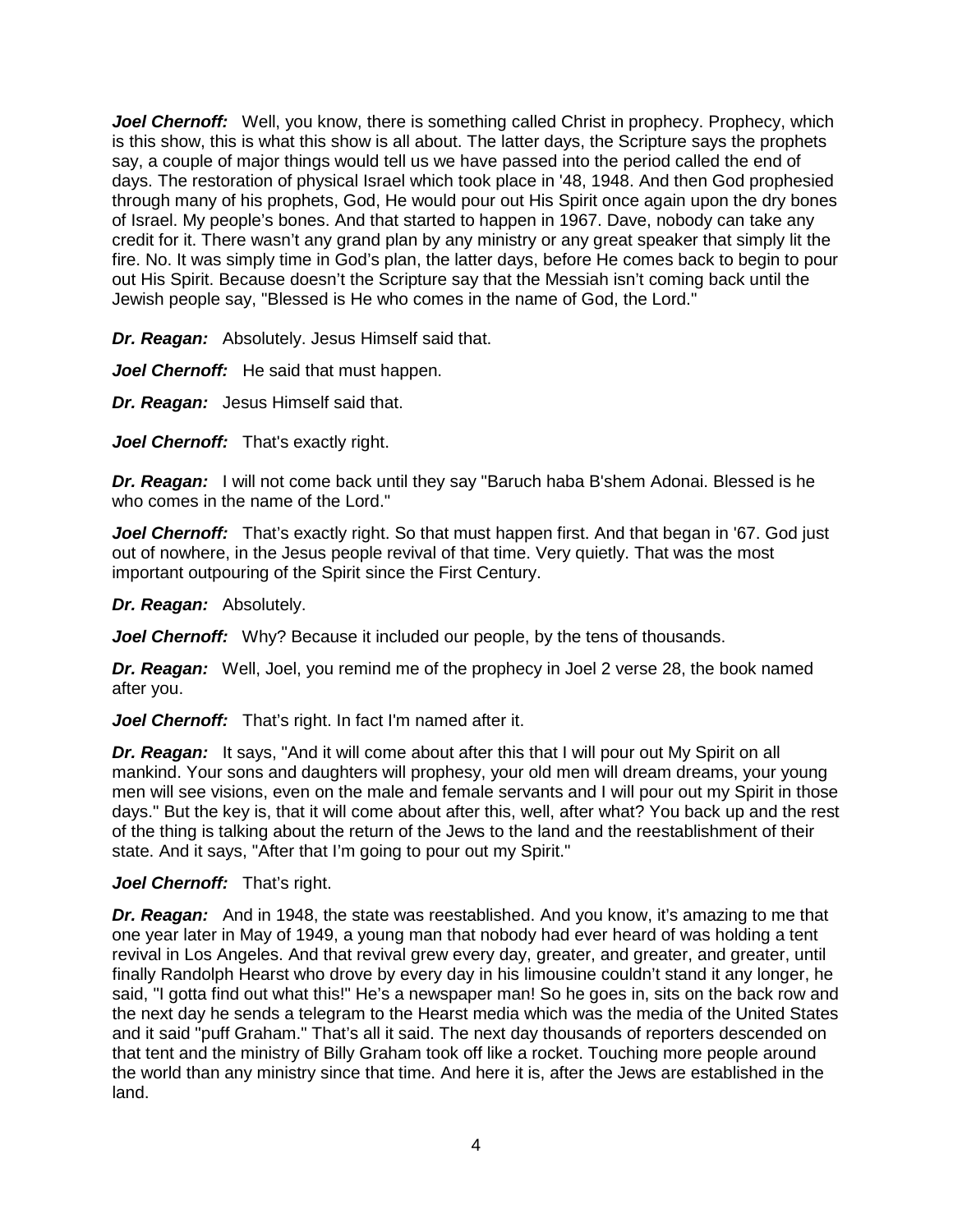*Joel Chernoff:* And there's been many, many, outpourings of the Spirit since then. But see this is good news, really.

### *Dr. Reagan:* Absolutely.

**Joel Chernoff:** Because you know, if this is true. And it is of course, God is pouring out His Spirit upon us, the dry bones of Israel. God is breathing on us again. This is good news for all of the families of this earth because God says in the book of Joel, "I will pour out My Spirit upon all flesh." Paul actually says that if by the cutting off of some of these natural branches all of this has happened, what will be the story when the natural branches are grafted back into their own tree. What did he say? Life from the dead.

## *Dr. Reagan:* That's right.

**Joel Chernoff:** Hey, that's good news. That is good news. All of the nations can say hallelujah for that.

*Dr. Reagan:* So you're in effect saying that this great outpouring of the Holy Spirit and this, as evidenced in many ways, one way being a large number of Jewish people coming to Yeshua.

*Joel Chernoff:* Huge number yes.

*Dr. Reagan:* Is an evidence that we're living in the end times.

*Joel Chernoff:* Absolutely.

*Dr. Reagan:* It's an evidence of the soon return of the Messiah.

*Joel Chernoff:* Clear sign. That's a clear sign. The restoration of Israel spiritually was to only happen in the final days, the last days. This is an end game play here.

## **Part 4**

*Dr. Reagan:* Welcome back to Christ in Prophecy and our discussion of the revolution in Christian music that occurred in the late 1960's and early 1970's when there was a great movement of the Holy Spirit among young people in this nation. A phenomenon that came to be known as the Jesus Movement. Joel Chernoff was not only one of the leaders of this revolution, he was also the inventor of modern day Messianic Music. When I interviewed him back in 2007, I asked him to tell me how that came about.

## **Joel Chernoff Interview**

**Joel Chernoff:** So I took the pop sound of the day. Which was something I was very attached to. Loved it. And then I said, let's take some of the older Jewish feels, minor feels, and minor keys, and put that together with that feel. With the modern feel. And out came the first album, the Lamb album, and all the songs. I kind of wrote songs '69 and '70, and '71, and then in '72 the first album was actually done. And really Dave, we didn't know if anybody would even care. We didn't know. We didn't what it was.

*Dr. Reagan:* Well, how in the world did you ever find anybody to publish these songs? I mean.

*Joel Chernoff:* Well, it was crazy. We came out with the album, Rick and I, the other partner in the group.

*Dr. Reagan:* What was his name?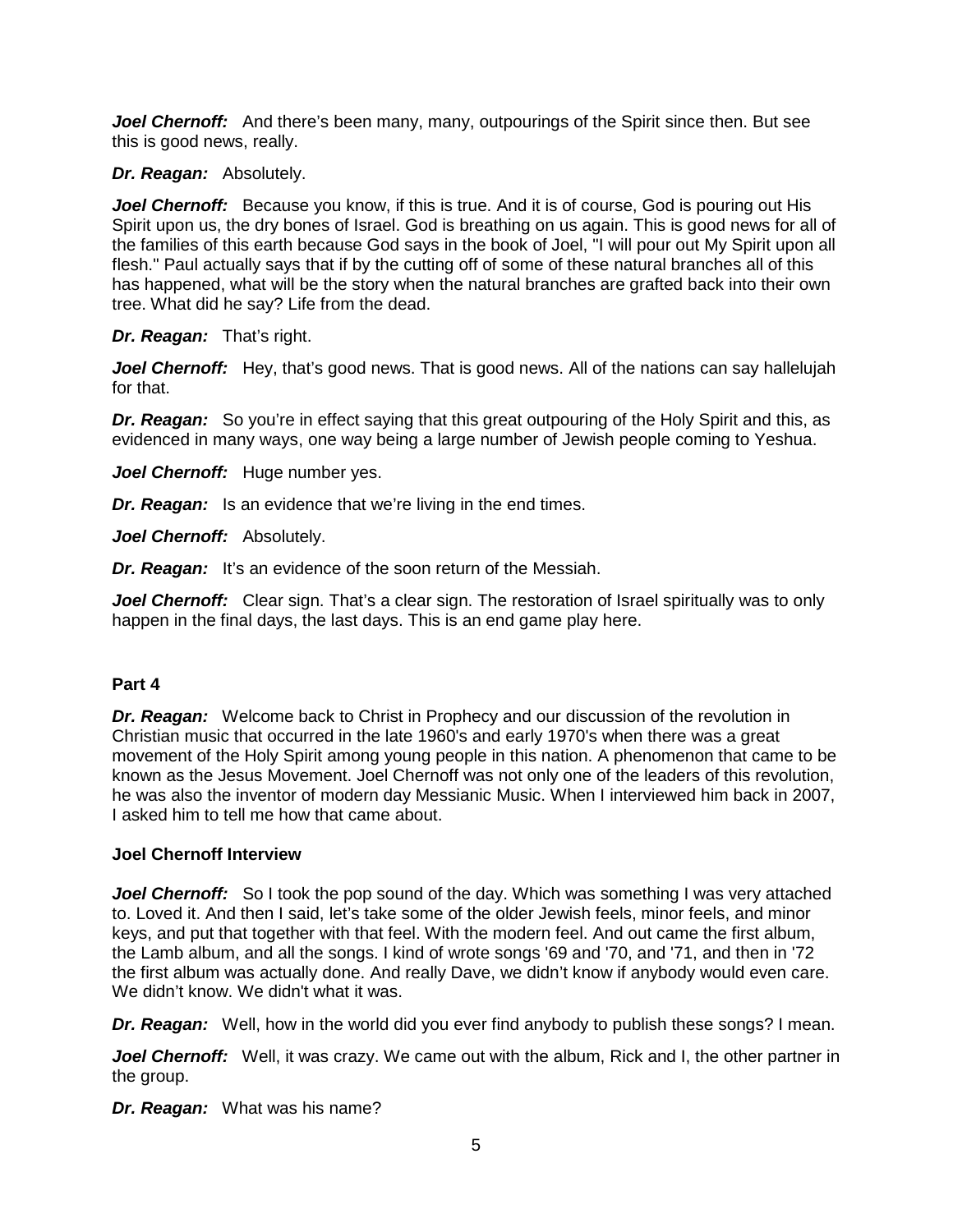*Joel Chernoff:* Coghill. Rick Coghill. He's a guitarist, he played with James Brown.

*Dr. Reagan:* So Lamb was basically two of you?

Joel Chernoff: It was just two of us.

*Dr. Reagan:* And some studio musicians?

*Joel Chernoff:* That's right; I was the singer and the songwriter and so forth. And so we came out with this album. And we got an invitation in the Chicago area. And we came and we sang before 4,000 people, it was our first concert, our first thing.

## *Dr. Reagan:* First concert? 4,000?

**Joel Chernoff:** I was scared to death, but there were 4,000 kids there. And we sang five or six of those songs off that first album. And bam, the kids went crazy. They practically bought all of our thousand albums out the first night. And we were the number one group in the Chicago area for weeks, and weeks, and weeks. And then it started to spread from there. And look, we didn't plan it, we were on WMBI, Moody's station.

### *Dr. Reagan:* Right.

*Joel Chernoff:* And they just loved the "Sacrificed Lamb," and "Baruch Ha Shem," and it was going all over the place. So I mean, this was something God did. We did not plan it out. We did not have great agents and managers. And, no we didn't. This was a spontaneous move of God's Spirit. He just took whatever talent was there. And we came out with this sound. And that popularized the Messianic sound. For the next seven or eight years, we were in the top three or four groups in the country, Christian groups. And then here's this Messianic group in the top five. Our albums are always number two, number three, number four, in the country. There were kids all over the country catching onto it. They didn't know what it was. And they didn't know what that sound was, Hebrew, some of them thought it was tongues, some of them thought they didn't know, but they liked it.

*Dr. Reagan:* All I knew is it made me want to dance, it really did. Every time I would hear your music it made me want to get up and dance.

**Joel Chernoff:** You're a dancer, aren't you? You're really a dancer.

*Dr. Reagan:* Well, I am very expressive in worship.

Joel Chernoff: Well that's good.

*Dr. Reagan:* And I just want to worship the Lord, you know.

*Joel Chernoff:* Well praise the Lord.

*Dr. Reagan:* And so Messianic Jewish music helps.

Joel Chernoff: It's a good thing.

*Dr. Reagan:* What makes music Messianic?

*Joel Chernoff:* Well, it's a couple of things. One is the actual sound of it.

*Dr. Reagan:* Yes, there's a certain rhythm to a lot of Jewish songs.

*Joel Chernoff:* Well, rhythm, the dance, eastern European dance. The Middle Eastern feels. Minor keys often times. And then sometimes it can just be the lyric--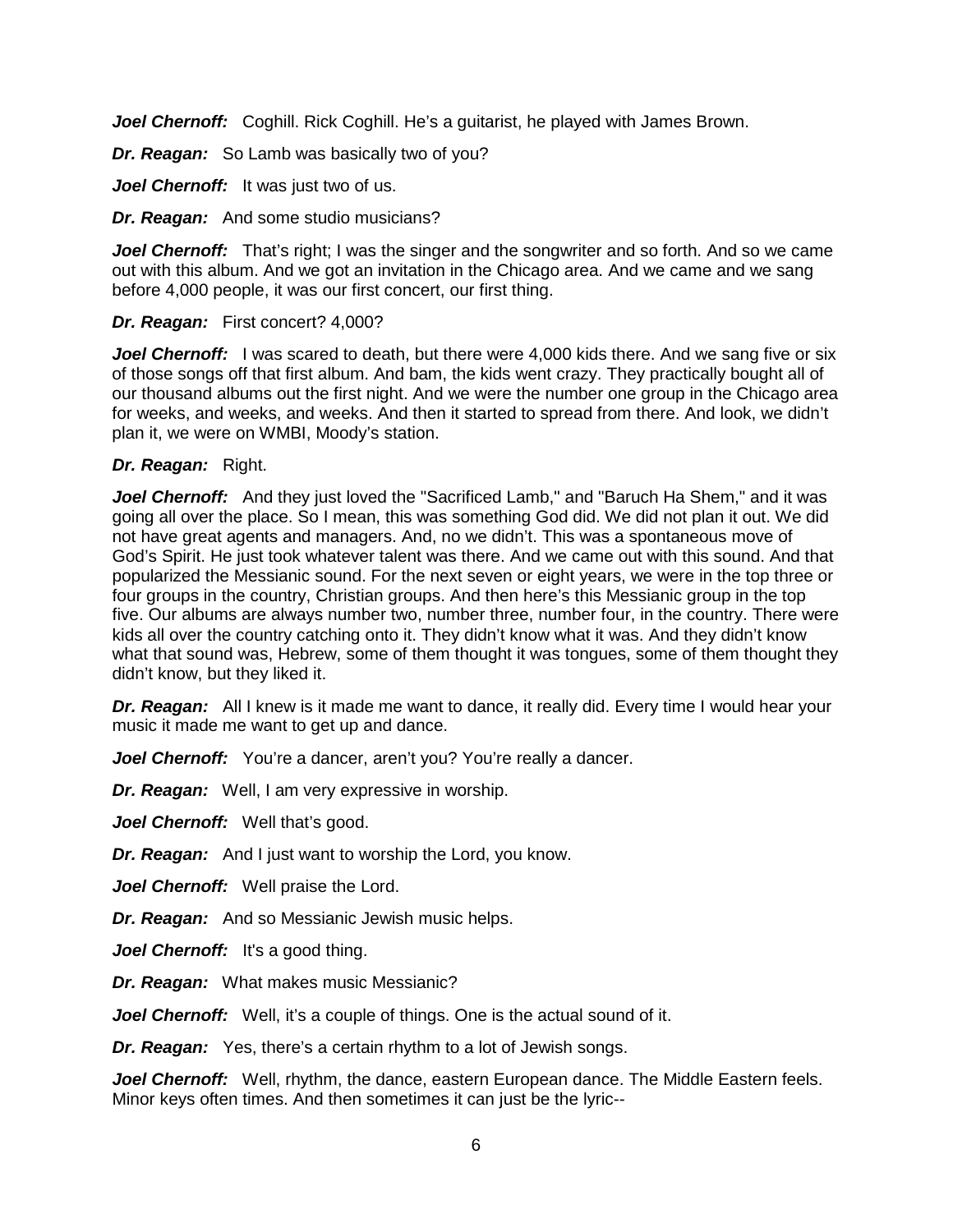#### *Dr. Reagan:* Yes.

Joel Chernoff: --is very Jewish in the place it's coming from. And so you feel like this is very, very Messianic even if the music is in a major key all the way through. But it feels, you kind of feel it coming out of the Scripture. And so there is different things that can cause it to be a part of it. But not every song I did was straight out Messianic, I was doing some rock and roll in there too. But as far as everybody was concerned, this was a new genre. They'd never heard this before.

*Dr. Reagan:* And folks, what a sound it was! Let me give you an example. Here is Joel Chernoff singing one the greatest songs he's ever written, *The Year of Jubilee.*

#### **Joel Chernoff singing** *The Year of Jubilee*

Sound the trumpet everywhere, all throughout the land, Follow my decrees, you must obey my commands, Gather with your families, come sing and clap your hands, It is the Year of Jubilee It is the Year of Jubilee When the lame shall walk and the blind shall see, When the Lord sets the captives free, It is the year of Jubilee.

Sound the trumpet Israel, let all the people hear, It is I the Lord your God, who draws you near, I have not forsaken you, so have no fear It is the Year of Jubilee

It is the Year of Jubilee When the lame shall walk and the blind shall see, When the Lord sets the captives free, It is the Year of Jubilee.

Dai dai dai dai dai dai dai dai Dai dai dai dai dai dai Ohhhh dai dai dai dai Dai dai dai dai dai dai

Sound the trumpet everywhere, let His praises ring, Yeshua has redeemed mankind, salvation He brings, For by His precious sacrifice are we standing free, It is the Year of Jubilee It is the Year of Jubilee When the lame shall walk and the blind shall see, When the Lord sets the captives free, It is the year of Jubilee.

It is the Year of Jubilee When the lame shall walk and the blind shall see, When the Lord sets the captives free, It is the Year of Jubilee.